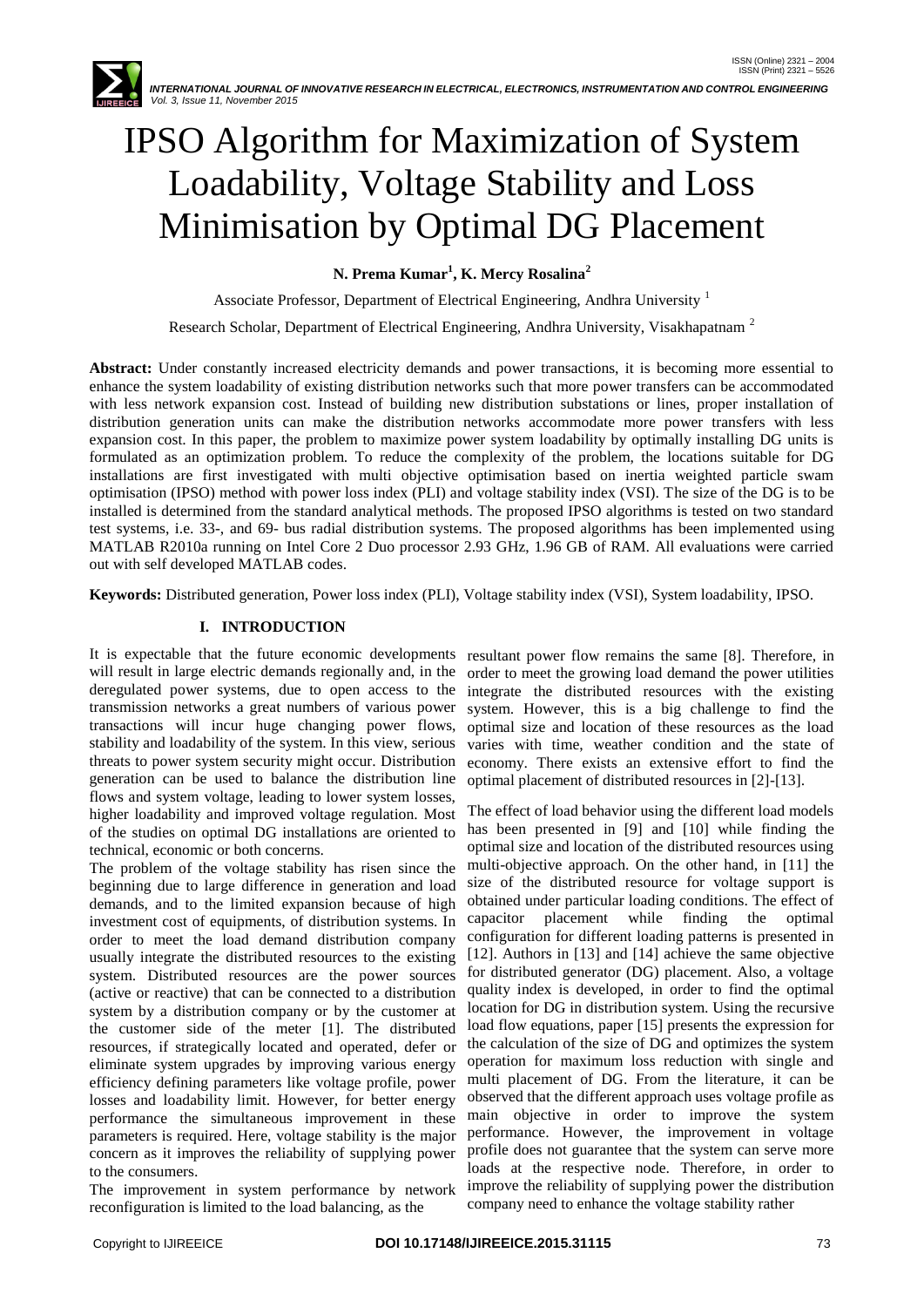

 *INTERNATIONAL JOURNAL OF INNOVATIVE RESEARCH IN ELECTRICAL, ELECTRONICS, INSTRUMENTATION AND CONTROL ENGINEERING Vol. 3, Issue 11, November 2015*

considering the node voltage profile, as the distribution system usually operate on the verge of its loadability limit.

#### **II. PROBLEM FORMATION**

The problem is to determine optimal location and size of DG units which minimizes the total real power losses and to improve the voltage profile, stability and lodability of the system under different system operating constraints. The operating constraints are voltage profile of the system, radial structure of the distribution system, real and reactive power generation limits and power balance constraint.

$$
LF_{i+1} = \frac{-(r_i P_i + x_i Q_i) + \sqrt{(r_i^2 + x_i^2)(P_i^2 + Q_i^2)}}{2(x_i P_i - r_i Q_i)^2} V_i^2
$$
 (1)

Here,  $LFi+1$  is the loadability factor at node ' $i+1$ ' which when multiply with the existing load demand (in kVA) at respective node defines its loadability, i.e. the load that can be connected before voltage collapses at respective node. Equation (1) also represents that the loadability factor depends upon the load demands therefore; it can vary significantly with the placement of distributed resources as they alter load demand at respective node. However, the placement of these resources at a particular node doesn"t guarantee for simultaneous improvement in any other energy efficiency defining parameters. This paper finds the location and size of distributed resources for improvement of voltage stability, in order to serve as maximum as possible number of consumers at a node having worst level of loadability limit, in the system configuration. In order to evaluate the loss reduction, improved voltage regulation and system voltage stability, power utilities need to know the possible load that can be connected at a respective node. This can be easily defined by knowing the loadability factor at the respective node, as described in [2]. Formation of the multi-objective function is as follows:

# Objective-I

The objective function of the problem is formulated to maximize the lodability of the sytem by improving the loading factor which is a function of the voltage profile of radial distribution system, which is given by

$$
Maximize f = max(Vi)
$$
 (2)

The above expression can also be written as minimization voltage deviation index in the radial distribution system, which is given by

$$
Minimize f = min(\text{abs}(\sum_{i=2}^{n} VDI))
$$
 (3)

Where, n is number of buses in the radial distribution system and VDI is called voltage deviation index is expressed as follows

$$
VDI = abs\left(\sum_{i=2}^{n} \frac{(V_{ref} - V_i)}{V_{ref}}\right)
$$
 (4)

Where, Vref is reference voltage of the ith bus usually it is taken as  $Vref = 1.0$  p.u. and Vi is the voltage magnitude of ith bus after DG unit placement.

#### Objective-II

The objective function of the problem is formulated to maximize the realpower loss reduction in radial distribution system, which is given by

$$
Maximize f = max(\Delta P_{Loss}^{DG})
$$
 (5)

The expression can also be written as minimization power loss in the radial distribution system, which is given by inimize

$$
f = \min(\sum_{i=1}^{n-1} P_{Loss}(i, i+1))
$$
 (6)

Where, n is number of buses in the radial distribution system or this can also expressed as follows

$$
\begin{array}{ll}\n\text{Minimize } f = \min[\text{[PLI]} & (7) \\
\text{PLI} = \frac{\text{P}_{\text{LWDG}}}{\text{P}_{\text{LWDDG}}} & (8)\n\end{array}
$$

Where, PLI is called power loss index,  $P_{LWDG}$  is power loss with DG and PLWODG is power loss without DG Conversion of multi objective functions into single objective functions

$$
f_1 = \min(\text{PLI}) \tag{9}
$$
  
\n
$$
f_2 = \min(\text{VDI}) \tag{10}
$$

 $f_1, f_2$  are two different objective functions, using weight factor method multi objective function is expressed as follows

$$
f_{\text{mo}} = W_1 * f_1 + W_2 * f_2 \tag{11}
$$

Where, W1 and W2 are called weight factors  $W1 = 0.8$ ;  $W2=0.2$ 

$$
Minimize f = min(fmo)
$$
 (12)

Subjected to constraints:

Power balance constraints

$$
\sum P_{\text{DGi}} \le \sum P_{\text{Di}} \tag{13}
$$
\n
$$
\text{Voltage limits}
$$

$$
V_{\min} \le V_i \le V_{\max} \tag{14}
$$

Vmin and Vmax is minimum and maximum voltage limits of ith bus

Real power generation limits

 $P_{DGmin} \leq P_{DGi} \leq P_{DGmax}$  (15) Reactive power generation limit

$$
Q_{DGmin} \leq Q_{DGi} \leq Q_{DGmax} \tag{16}
$$

A. Solution techniques for placement of distributed

resources for improved voltage stability and loadability The computational steps involved in the solution technique for improvement in voltage stability of radial distribution system, based upon the mathematical formulation presented are as follows:

Step1: Run the load flow program by assuming flat voltage profile, and calculate active and reactive load demand at each node.

Step2: Compute the node voltage, loadability factor, power loss and distributed resource size at each node for base case.

Step3: Place a distributed resource, one at a time, as DG of size equal to active component of load demand.

Step4: Run the load flow and re-calculate the node voltage and loadability limit at each node.

Step5: Print the size of the distributed resources for which the system can serve as maximum as possible number of consumers at a node having worst level of loadability limit. Also, print system power loss, minimum node voltage and worst level of loadability limit.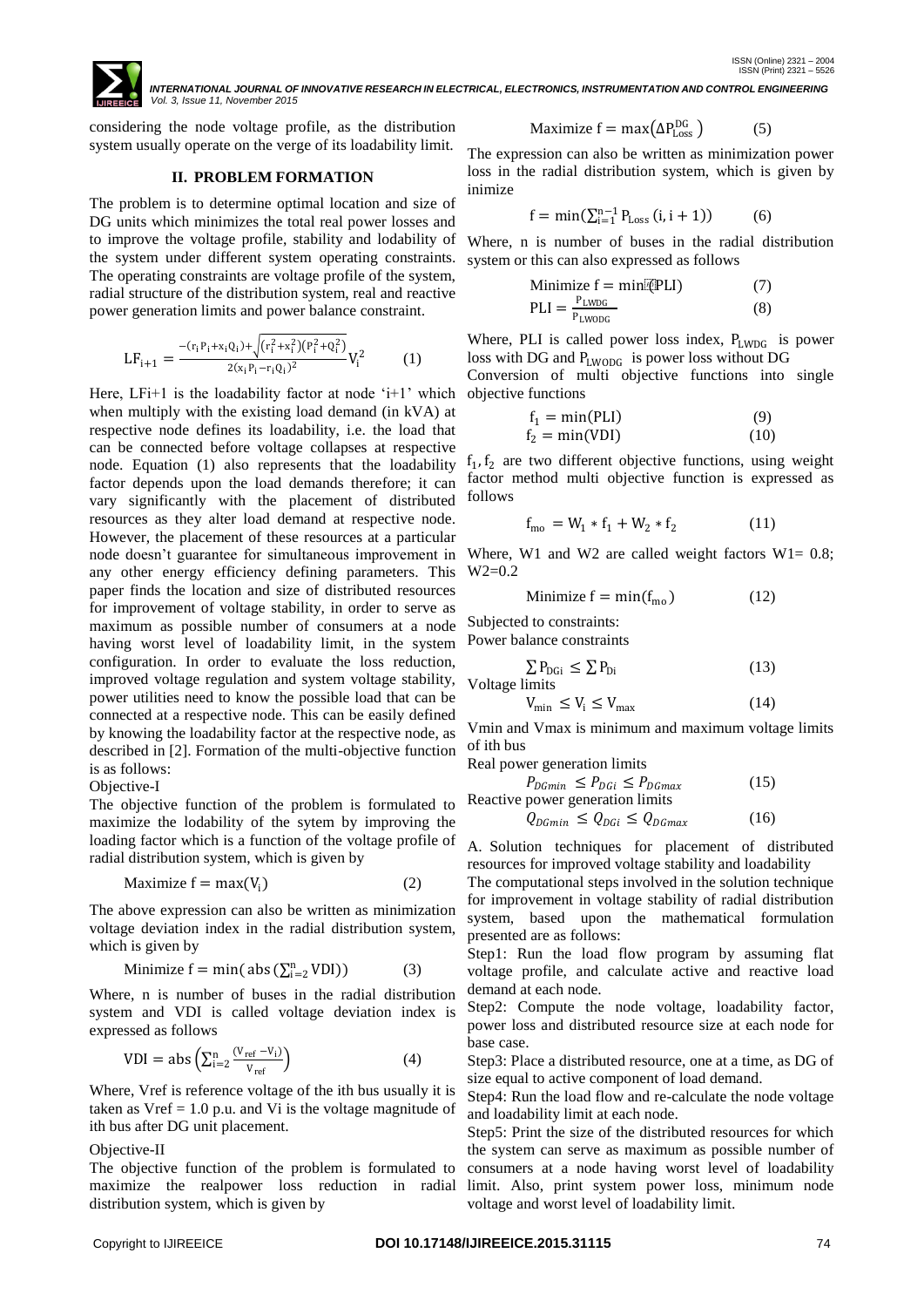

# **III.IMPLEMENTATION OF IPSO ALGORITHM TO** determined in advance and  $\omega$  is the inertia weight factor, **DG PLACEMENT PROBLEM**

This algorithm handles a population of individuals, in parallel, to probe capable areas of a multidimensional space where the optimal solution is searched. The individual are called particles and the population is called swam (solution matrix contains DG sizes and locations). Each particle in swam moves towards the optimal point with adaptive velocity. Each particle in the population is treated as a mass less and volume less point in a ndimensional search space. Mathematically, the position and velocity of the particle, in a n-dimensional vector is represented as:

$$
Xm = (xm, 1, xm, 2, xm, 3, \dots, xm, n) \quad (16)
$$
  

$$
Vm = (vm, 1, vw, 2, vw, 3, \dots, ym, n) \quad (17)
$$

Alternatively, the best position related to the lowest value of the objective function for each particle is:

pbestm  $=$  (pbestm,1, pbestm,2, pbestm,3, …………pbestm,n), and the global best position among all the particles or best pbest is denoted as:

 $gbestm = (gbestm,1, bgestm,2, gbestm,3,$ …………gbestm,n), during the iteration procedure, the B. Description of parameters for ipso algorithm velocity and position of the particles are updated.

It should be noticed that the value of DG size varies between 0 to 70% of the loads plus losses. A large inertia weight (w) facilitates a global search while a small inertia weight facilitates a local search. This is regarded as the position of a particle during the optimization process. The steps used in proposed algorithm are given below.

# A. Steps followed in IPSO algorithm

Step 1: Read the input system data and initialize population, number of particles, limits of DG size, voltage limits, parameters of algorithm etc.

Step 2: Calculation of objective function by using Forward-Backward sweep based distribution load flow.

Step 3: Calculate pbest i.e. objective function value of each particle in the population of the current iteration is compared with its previous iteration and the position of the particle having a lower objective function value as pbest for the current iteration is recorded:

$$
pbest_m^{k+1} = \begin{cases} pbest_m^k & \text{if } f_m^{k+1} \ge f_m^k\\ x_m^{k+1} & \text{if } f_m^{k+1} \le f_m^k \end{cases} \tag{18}
$$

Where, k is the number of iterations, and f is objective function evaluated for the particle.

Step 4: Calculation of gbest i.e. the best objective function associated with the pbest among all particles in the current iteration is compared with that in the previous iteration and the lower value is selected as the current overall gbest.

$$
g\text{best}_{m}^{k+1} = \begin{cases} \text{gbest}_{m}^{k} & \text{if } f_{m}^{k+1} \ge f_{m}^{k} \\ \text{pbest}_{m}^{k+1} & \text{if } f_{m}^{k+1} \le f_{m}^{k} \end{cases} \tag{19}
$$

Step 5: Velocity updating, after calculation of the pbest and gbest the velocity of particles for the next iteration should be modified by using equation:

$$
V_{\text{m}}^{k+1} + \omega V_{\text{m}}^{k} + C_{1} \text{ rand}(\text{pbest}_{\text{m}}^{k} - X_{\text{m}}^{k}) + C_{2} \text{ rand}(\text{gbest}^{k} - X_{\text{m}}^{k}) \qquad (20)
$$

Where, the parameters of the above equation should be

defined as follows:

$$
\omega = \omega_{\text{max}} - \frac{(\omega_{\text{max}} - \omega_{\text{min}})}{\text{iter}_{\text{max}}} * \text{iter}
$$
 (21)

C1, C2 are the acceleration coefficients usually in range [1, 2]. A large inertia weight (w) facilitates a global search while a small inertia weight facilitates a local search.

Step 6: Check the velocity components constraints occurring in the limits from the following conditions, If Vid  $>$ Vmax, then Vid = Vmax (or) If Vid  $<$  - Vmax then

$$
V = V \text{ max}, \text{ min. } V \text{ max } (0, 1) \text{ max } (0, 2)
$$
\n
$$
V = V \text{ max}
$$
\n
$$
(22)
$$

Step 7: Position updating, the position of each particle at the next iteration  $(k+1)$  is modified as follows:

$$
X_j^{k+1} = X_j^k + V_j^{k+1}
$$
 (23)

Step 8: If the number of iterations reaches the maximum i.e. iter = itermax, then go to step 9. Otherwise, go to step 2.

Step 9: The individual that generates the latest gbest is the optimal locations and sizes of DGs with minimum power loss.

Algorithm parameter selection plays major role for any optimization algorithms in terms of performance. Hence, parameter tuning is required for optimization techniques. The values assigned for these parameters are selected by the number of trails on the performance of the proposed method. The parameter description and assigned values for IPSO are furnished in the Table 1.

TABLE I Parameter description for IPSO algorithm

| <b>Type</b> | <b>Parameter</b> | <b>Description</b>               | <b>Assigned</b><br>value |  |
|-------------|------------------|----------------------------------|--------------------------|--|
| <b>IPSO</b> | P                | Population size                  | 150                      |  |
|             | Wmax             | Maximum inertia<br>weight factor | 0.9                      |  |
|             | Wmin             | Minimum inertia<br>weight factor | 0.4                      |  |
|             | C1, C2           | Cognitive<br>parameters          | 2, 2                     |  |
|             | Iter max         | Maximum no of<br>iterations      | 150                      |  |

# **IV.SIMULATION RESULTS AND DISCUSSIONS**

The proposed IPSO algorithms is tested on two standard test systems, i.e. 33-, and 69- bus radial distribution systems. The proposed algorithms has been implemented using MATLAB R2010a running on Intel Core 2 Duo processor 2.93 GHz, 1.96 GB of RAM. All evaluations were carried out with self developed MATLAB codes. The optimal parameters setting for the proposed algorithm are given in Table 1 for all systems. It is assumed that Maximum DG size is considered in the range of 0-70% of the total real power load and the maximum number of DGs that are to be connected is restricted to three for 33 bus and 69-bus systems in this study. It is also assumed that all loads are constant power loads and the system load curve is fixed (peak load). In this study, DGs are modelled as Type-1( $p.f = 1$ ) DGs.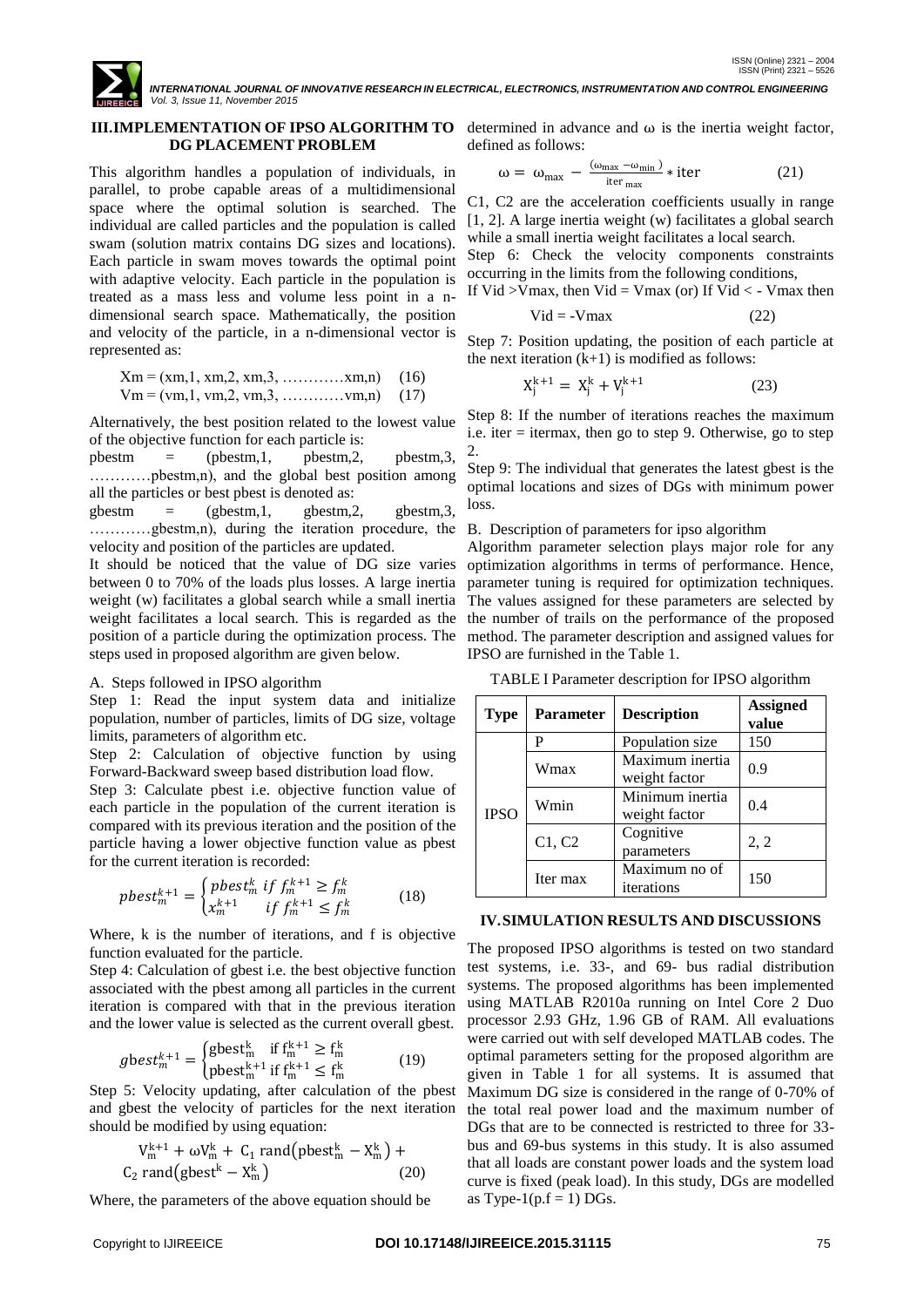

The 33-bus radial distribution system consists of 33 buses The 69-bus radial distribution system have 69 buses and and 32 branches; total load of 3.72 MW, 2.3 Mvar and the 68 branches, total load of 3.80 MW, 2.69 Mvar and the real and reactive power losses in the system is 210.78 kW real and reactive power losses in the system is 224.7 kW and 143 kvar.



Fig.1 Convergence characteristics for 33-bus RDS



Fig. 2 Voltage profile correction for 33-bus RDS



Fig. 3 Loadability (Lambda) characteristics of 33 bus RDS



Fig. 4 Optimal size of DG at all busses in 33 bus system

and 102.13 kvar.



Fig. 5 Convergence characteristics for 69-bus RDS



Fig. 6 Voltage profile correction for 69-bus RDS



Fig. 7 Loadability (Lambda) characteristics of 33 bus RDS



Fig. 8 Optimal size of DG at all busses in 69 bus system

| TABLE II Numerical results of proposed algorithms for 33- and 69-bus system |  |  |
|-----------------------------------------------------------------------------|--|--|
|                                                                             |  |  |

| Type             | P Loss(MW)    |             |                       | Optimal | DG size    |        |                   | Max.    |            | <b>CPU</b> |
|------------------|---------------|-------------|-----------------------|---------|------------|--------|-------------------|---------|------------|------------|
| of               | <b>Before</b> | After       | $%$ Loss<br>reduction | Bus No. | <b>PDG</b> | SI     | Loading<br>Factor | Load    | <b>VPI</b> | time       |
| <b>RDS</b>       | $_{\rm DGs}$  | DG          |                       |         | (MW)       |        |                   | ability |            | (s)        |
|                  | 33<br>0.21078 | 0.08<br>579 | 59.29                 | 20      | 0.3599     | 0.6065 | 2.05848           | 5.04    | 0.0643     |            |
| <b>Bus</b>       |               |             |                       | 30      | 1.1088     |        |                   |         |            | 8.65       |
|                  |               |             |                       | 12      | 0.9543     |        |                   |         |            |            |
| 66<br><b>Bus</b> |               |             | 63.7                  | 20      | 0.4724     | 0.6833 | 2.329             | 4.1     |            |            |
|                  | 0.2247        | 0.08<br>155 |                       | 52      | 0.5670     |        |                   |         | 0.0973     | 13.64      |
|                  |               |             |                       | 64      | 1.5014     |        |                   |         |            |            |